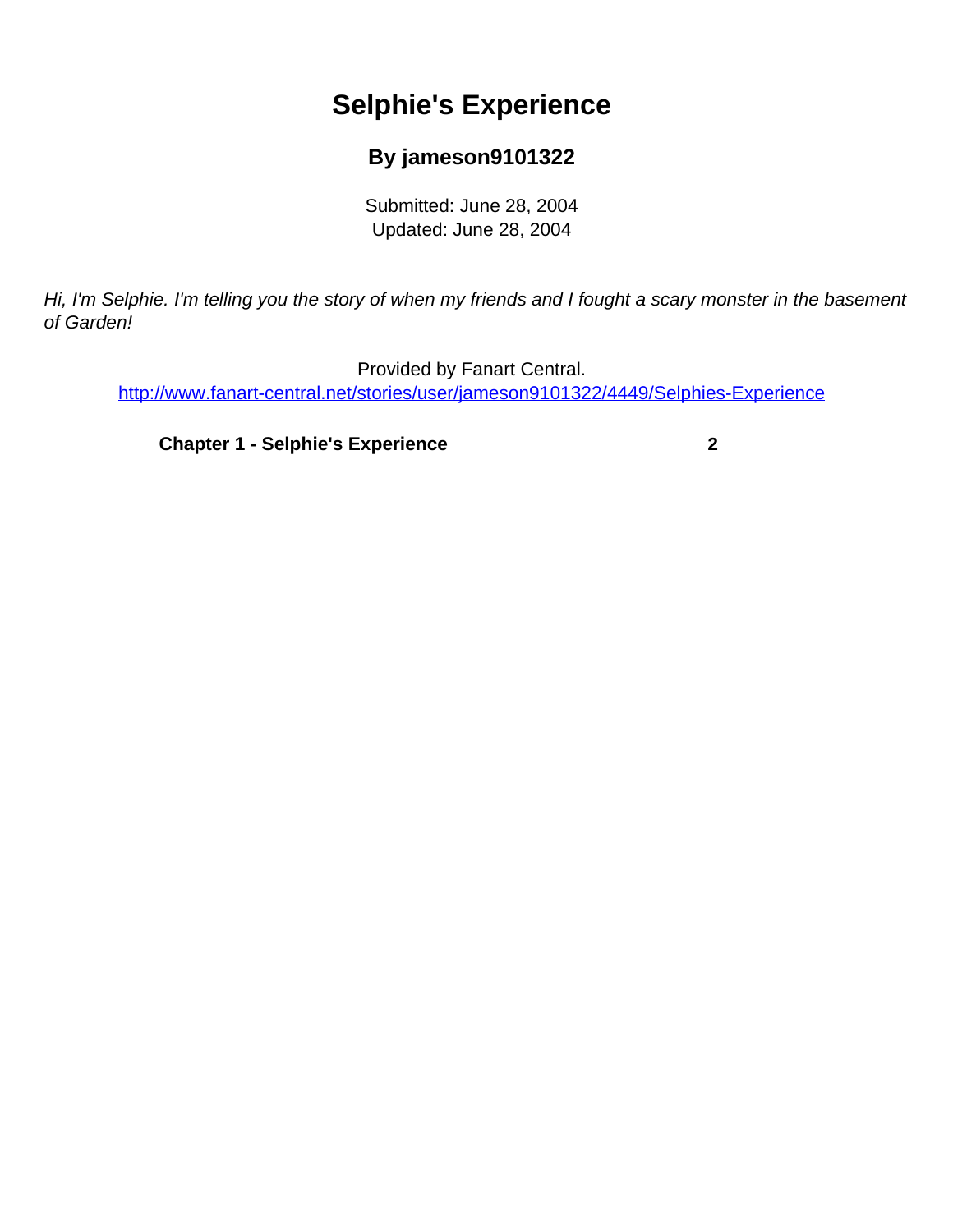## **1 - Selphie's Experience**

<span id="page-1-0"></span>Selphie's Experience: The Shadow of a Sorceress

We were a mismatched group. Squall had divided us up into sets of three. Squall was our leader, and a fine good one, too.

Known him for a while, I have! Ever since he ran into me in the halls of Balamb. He was the first one I met there. Back when everything was happy.

Before all this sorceress business got started.

"Come on, Selphie! You're holding us up!" Irvine called.

That's my name, Selphie, had it all my life! Mommy gave it to me. A good name, I think. People tell me that it reflects on my personality. I wouldn't know, I don't connect those kinds of things without stopping to think about them, and, to tell you the truth, I never have the time for such stuff.

But, anyway, Irvine was calling me. He was tall, and really cute. I'd go out with him, if he didn't try so hard.

And he tries HARD.

But, that's just him, he's really very sweet and always smiling.

Unlike Squall.

I ran over to where my threesome had gathered. Squall'd picked Irvine and me to join his group. I was very proud. It's not everyday that the leader choice-picks you to be on his team.

Suqall was there waiting, he was tall, but not as tall as Irvine. You can really see it when they stand next to each other. He has brown hair that sticks out in every direction you can imagine!

Well, maybe not that many directions.

He has blue eyes, that look cold at first, but when you get to looking at them, they get much softer. He's really nice when you get to know him.

If he lets you.

Almost everyone has blue eyes. Squall, Irvine, Quistis, and Zell. That is two thirds of the group! {That's more than half!}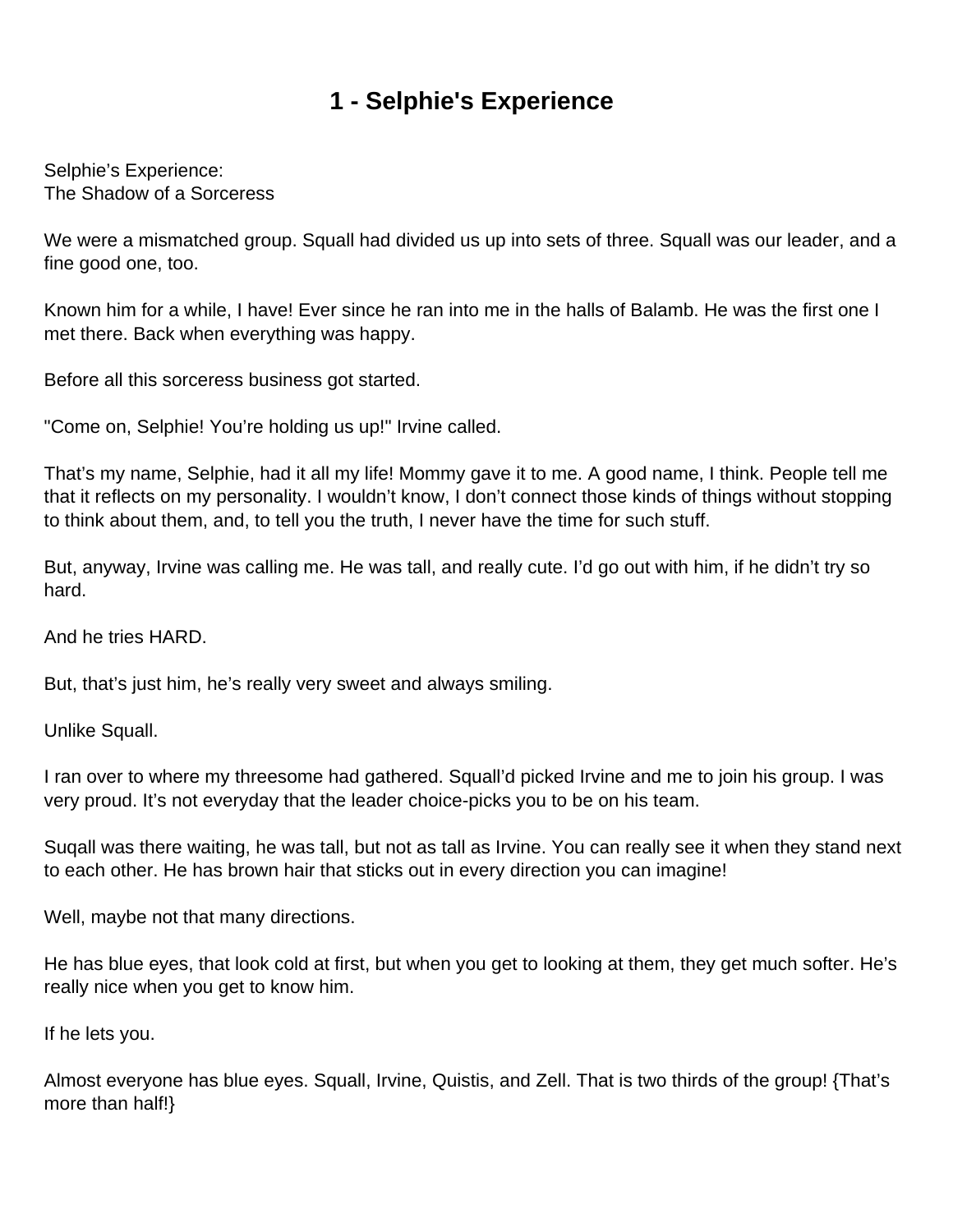Quistis and Zell were on the other team with Rinoa. Rinoa has brown eyes and blackish hair. She's really pretty, and closest to my size.

I'm the shortest, 5ft, 1 1/2 inches.

I have green eyes. It's good to be unique.

It was the other team that we were waiting for and they soon came running up. Quistis was in the lead, naturally. She was our instructor back in school. She really isn't the 'big leader' type, but Rinoa certainly isn't, and Zell is mostly a follower. He isn't good at small, quick, decisions. He'd rather just jump in. We are very much alike.

I usually take the direct approach.

"Reporting for duty." Quistis announced with a small salute. Rinoa and Zell filed in behind her in a straight line. Travel Formation. Stay in a straight line at all times; never lose sight of the soldier in front of you:

That was on of our first lessons at Trabia Garden. I guess all Gardens teach it.

"Good," Squall said, quickly, "These teams are simply attack forces, we will travel as a group, but in battle, we will separate. Got it?"

"Yes sir!" I smiled, saluting.

The others did the same:

"Right"

"Roger"

"Yessir"

"Yes, Sir"

"Move out."

We took off in travel formation. I stared at the back of Squall's black leather jacket. He'd originally wanted me in back, but Irvine'd insisted on 'Ladies first'

He was too sweet.

Squall'd agreed, so that Irvine could take up the rear. Irvine had a gun. Guns were handy on lookout jobs.

We ran al little ways down the halls and passageways of the garden. We were off to fight the sorceress.

Or one of them, I have dealt with so many, lately. I've lost track of which was which.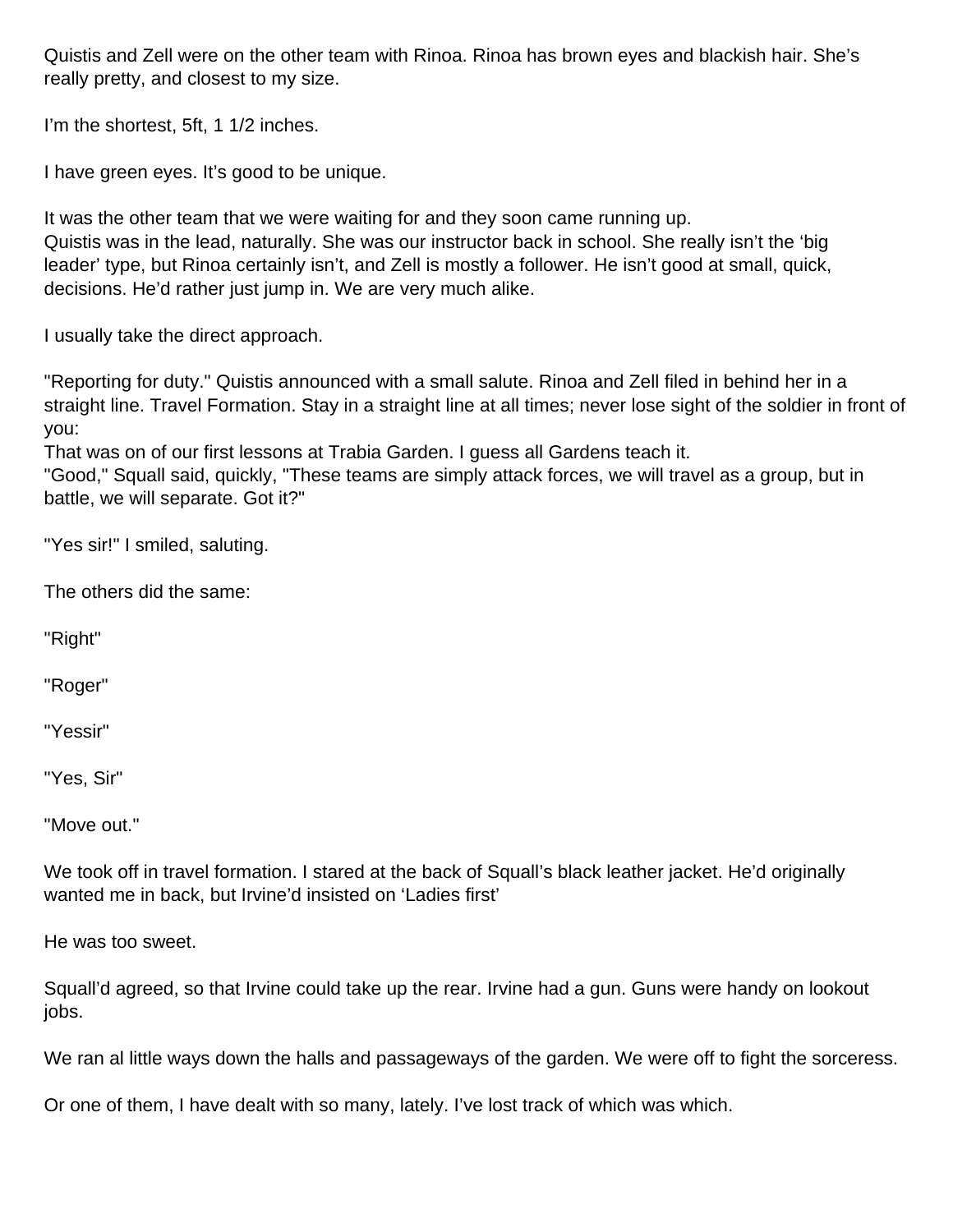It really didn't matter, we weren't really fighting the sorceress, we were fighting her curse.

I didn't think it sounded too hard, what can a curse do in battle? I was about to find out.

We dashed up the stairs, passing all sorts of SeeDs and other trainees. I used to be a trainee, now I'm a SeeD.

Selphie the SeeD.

We skidded to a halt inside the elevator. It could only hold three of us, so my team went first. I'm sure we could have squeezed in more, but no one ever listens to me.

Or at least it seems like they don't.

"You three take the next one down." Squall said, as the door closed on he, Irvine, and I. I waved goodbye as we headed down to the basement. Zell waved back.

I'd always liked Zell.

We traveled down to the basement.

"Okay," Squall said, turning to us, "we don't know what shape this curse is going to take. If it has a body, we proceed as normal, if not, we will have to decide when we see it."

The basement floor was coming closer. We got ready to get out when, the elevator passed up the floor.

"What the-"

Irvine and I exchanged glances. There was only one basement below Balamb Garden. For the longest time, everyone thought that there were no basements, but it ended up that Garden Master NORG lived in basement 1. We knew that there was a lot of space underneath Garden, Squall'd found that out when he went down to convert Garden to mobile mode.

But the elevator only went down to one basement.

We found that out soon enough.

"Uh-Squall-" Irvine didn't get a chance to finish; there was this bizarre hanging sensation, then…

#### SNAP

My feet rose up off the floor as we fell. It went fast, a story, maybe more, passed by the windows before we crashed into the ground below. The elevator was completely destroyed. At impact, I was shot out the glass doors, and lay among the shards. I shook myself off and got up. I was amazingly unhurt. I hoped that the others were as lucky as I was.

"Squall! Irvine!" I hurried over to the remains of the elevator. There was no sign of life. I ran over and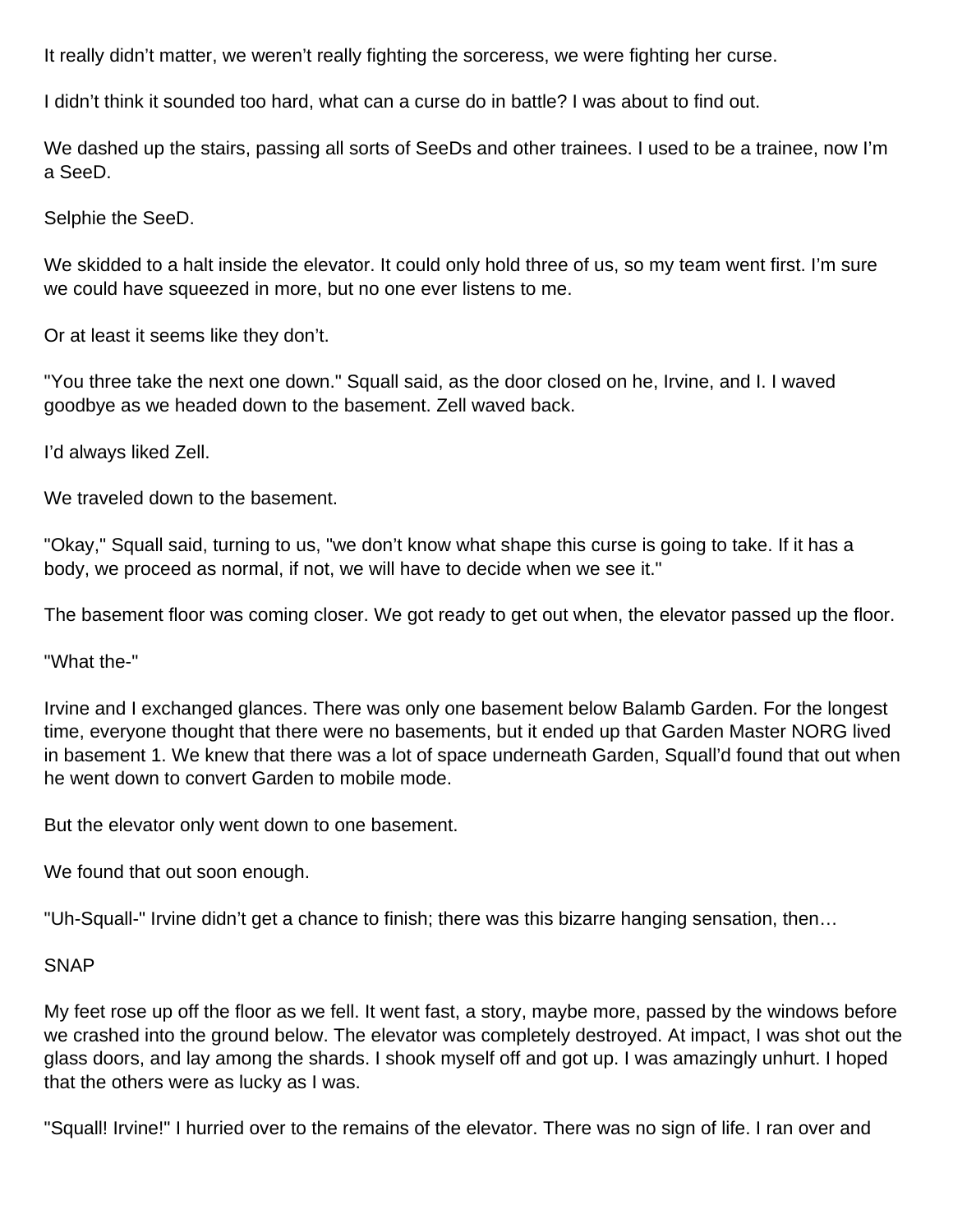looked inside.

Then there was a chill, like a cold shadow had passed over me, like something looming. I whirled around, my hands on the rim of the elevator wall, and my throat tightening. I sweated cold, fear-filled sweat. I didn't know what it was, but it scared me. It scared me bad.

My wrist, -a hand grabbed it from below, it pulled me down.

"Ahhhh!"

"Selphie!" It was only Squall, trying to pull himself up out of the elevator.

"Oh my gosh! Oh wow!" I was relieved. "I'm so glad it's you! I thought you were a-" He looked at me strangely. It was a look that told me to shut up and help him out, but of coarse, he'd never say that out loud. "I don't really know what I thought you were, but let me help you out of there."

Irvine used both feet to kick open the back door, then climbed out. He stopped for a moment, only to reach down and put his hat back on. I almost didn't recognize him without his hat. "Welp," he said, brushing the broken glass off his trenchcoat, "I donno how the other three are going to get down here, now."

Squall finally got free of the elevator, and we re-grouped. No on was hurt, thankfully. We looked to Squall for instruction.

"Well, there isn't much we can do about our situation, but at least we know, now that the sorceress's curse is focused down here. We should continue as planned."

I nodded.

"Take formation."

I fell in behind Squall, and Irvine took up pace behind me. It just made me feel smaller, with Squall, 5'8" in front of me, and Irvine, 6'0" behind. We took off at a run. That's another of the silly little rules Garden teaches us. Run everywhere. And no jogging, full-stride, all out run. I get a little nervous with Irvin behind me. He has the longest legs, I sware!

Squall came to a sudden stop. I would have run into him, if I wasn't such a good student, and always watching the person in front of me. I thought I saw the hair on the back of his neck stand up, a shadow passed over him. It must have been the same shadow as before, because when it hit me, I felt the same chill as before. Irvine's huge frame shrank a little, I guess he felt it, too. "There's somethin' down here." He muttered.

"Don't be so cautious," Squall said, recovering form his chill, "you'll scare Selphie."

"I'm scared anyway."

"We all knew that there would be some thing down here the minute we decided to come." Squall reminded us. "Think of that shadow as a good thing, at least we know that it is solid enough to cast one."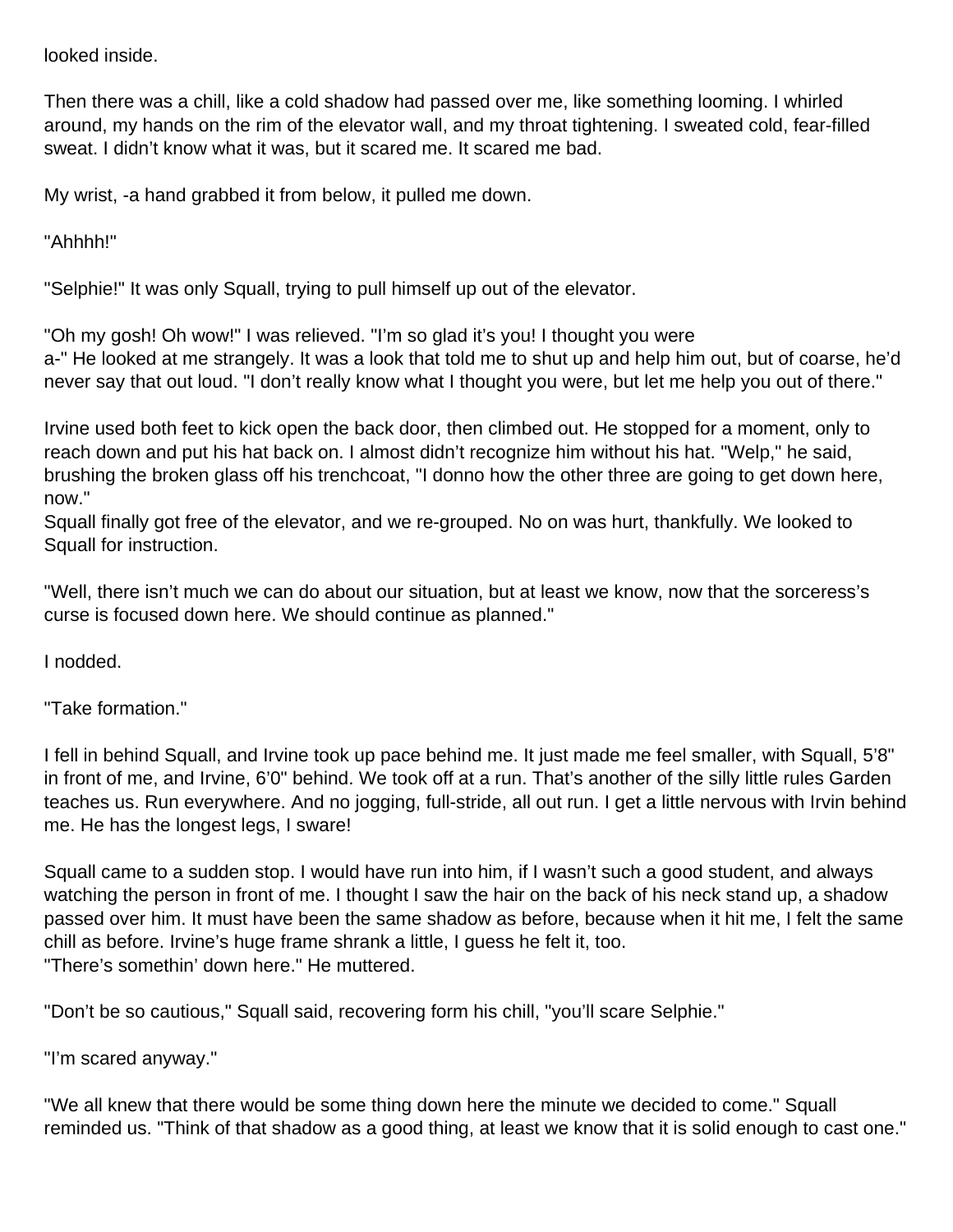Something lurked around in front of us. A dark form seemed to be prowling around in the shadows ahead. I could feel it. " What was that!?!" I still hadn't quite gotten over my chills.

"I've got a flashlight, hold on." Squall fumbled around the back of his belt and recovered a small keychain light. He pointed it in the darkened corner. The beam hit the wall, all except for a black silhouette. It was a cast shadow.

Although there was nothing casting it.

I screamed.

A lamp flickered on off to the side, so that our shadows could be seen on the floor in front of the large, black ape-like outline. It raised its arms, threatening us.

"Battle formation!" Squall cried, he drew his gunblade and stepped back. Irvine got out his gun and fanned out to the right. I drew my nunchaku and stood off to the left.

Even though Irvine and I had switched for travel, I was still in the 3rd person fighting spot.

The mystery lamp was candlelight, and its flame caused the walls to dance in the light of the fire. I readied myself. Squall went first, he ran up and sliced, drawing back the trigger at just the right time to get a bullet into the wall. The blade stuck in the wood.

"What the-how?"

The shadow man blasted the gunblade out of the wall, somehow, throwing Squall back. He landed at about the same place he'd started from, his weapon across his lap.

The shadow creature reached out its arm, the limb stretching around the corner and down the wall.

Irvine was closest to the wall, but not anyway near touching it. I wasn't worried about him. What could a shadow do?

That was when the unexpected happened, the shadow-creature reached out, and grabbed Irvine's shadow by the coat collar and lifted it further up the wall.

If that wasn't strange enough, Irvine himself, 6'0", 150-somthing lbs., was hoisted into the air, nothing holding him up. He just sort of hung by is coat-collar, the same as his shadow. He was definitely alarmed, but didn't scream or anything. I guess it happened too fast.

The monster kind of swung him back, then hurled him through the air. All 150-something pounds! Only a shadow! He flew fast until he slammed into the far wall, and fell into a tanned-leather heap on the floor.

I had the chills again. A shadow, just the absence of light on the wall, had picked up Irvine, the gentle giant of out bunch, and thrown him about like a rag doll.

If it could do that to a giant, think of what it could do to a little munchkin like me.

Squall and I stared over our shoulders a second, wide-eyed, then Squall turned back to the enemy. I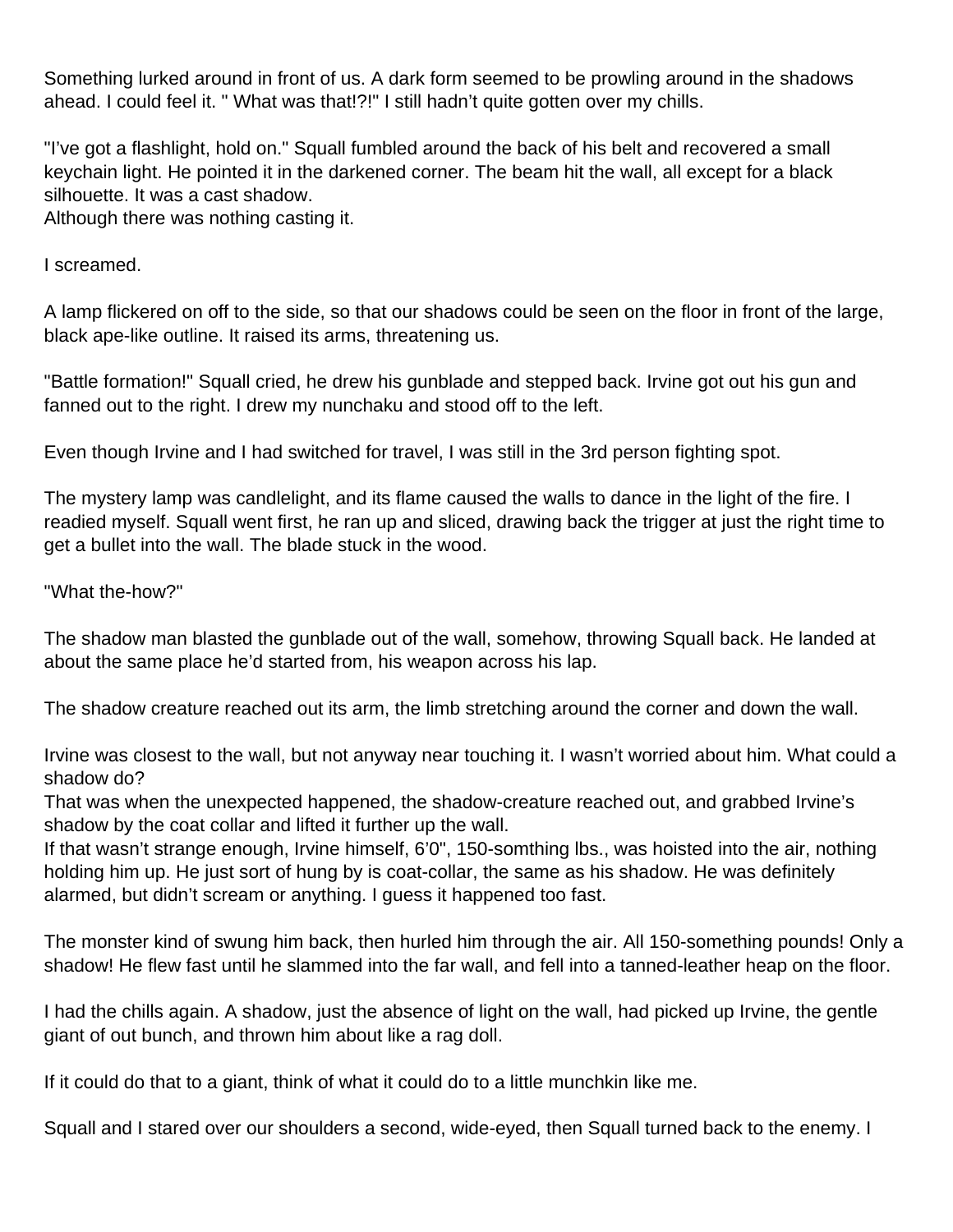guess it had proven itself a worthy opponent. I just wanted to help Irvine up, then hide behind him. Big guys make good hiding spots.

I watched Irvine shove himself up from the far wall. He'd be okay. I just hoped that cowboys had strong bones. Got milk?

I strained my nunchaku again. Squall'd already proven that physical attacks didn't effect this thing. I was trying magic.

"Thunder!" I stepped up, the mental energy swirled around as I concentrated on the image of the shadow, reeling and thrashing while a swift bolt of lightning coursed through its darkened existence.

It required a lot of thought, se, I'm not magically gifted in any way, whatsoever. Casting spells was just a matter of controlling the matter around me.

Some old guy thought it up.

I strained on the chain and released all the gathered energy I'd been storing. The lightning bolt struck the wall. It left a smoking dent in the plaster. To this day, I don't know if I did any damage at all.

Irvine limped back up to take position.

"You 'Kay?" I asked.

"Hmmm." He half-smiled. "Yeah, ouch."

Squall charged up a Cura, and cast on Irvine. It was real nice of him to spend a turn on his teammates.

"Whew," Irvine said, straightening. "Thanks, Squall, I, like, really needed that."

Squall didn't say anything.

I was charging up. No one was quite ready to attack yet. The creature struck out and whapped Irvine's shadow again. He toppled over, but regained his composure super quick.

"D-Diablos on backup." He panted. "Squall? Permission to break formation." "Permission granted."

Irvine grabbed up his gun and plodded over to the other side of me. Now no one's shadows touched the wall.

It was my turn, again. 'Siren' I called out with my mind. 'Siren, lend me your power.'

Her reply was a sort of musical ringing in my ears. Siren could not speak, but she could sing. If you can imagine a dolphin singing opera under water, that's her.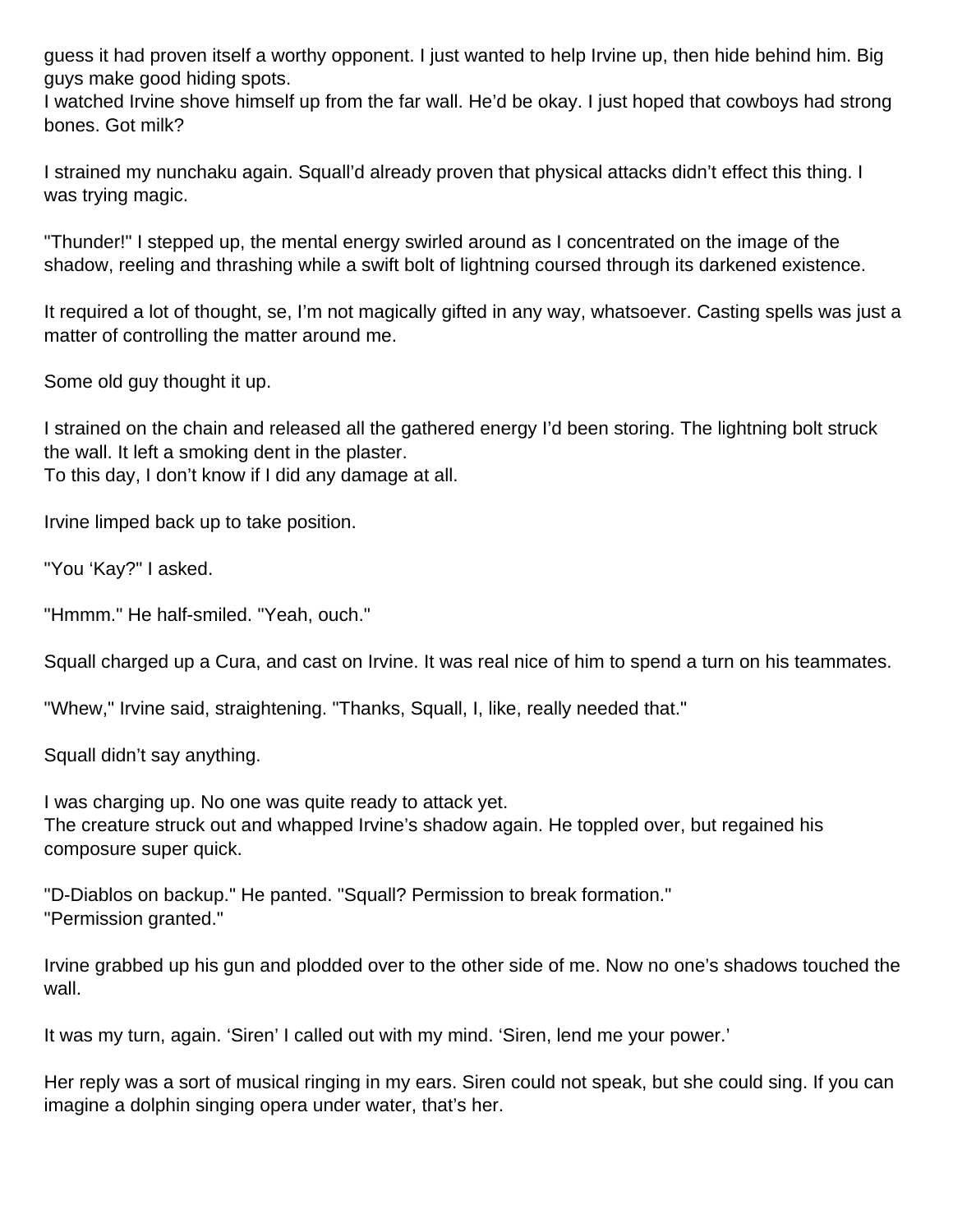But, anyway, her answer was yes, and I began loading her. Siren was my favorite GF, she and I worked well together, and we had almost a 1000 percent compatability rating the last time we tested. She would normally load really fast, but something was up today, maybe she was tired.

Maybe I was scared.

The shadow monster lowered itself to the floor, and in a technique later called 'Vapor Gas', it spewed geysers of smoke out from the wall.

"Lookout!" Squall called. "Cover your faces!"

I threw my arms up, I could see the gas winding its way around my legs. I held my breath.

The attack must have missed, because the gas passed by with no effect and disintegrated into nothing in a few seconds. I breathed a sigh of relief and let my arms drop. I looked around, apparently it had missed Irvine, too. But

Squall wasn't so lucky.

He had been silenced.

Being unable to say a word, he couldn't give commands to himself, or the two of us. He couldn't command a GF, draw or spell.

He signaled to show us his problem and indicated for us to continue as normal. "Just hold on, Squall, Diablos is loaded. I'll Esuna you in a second."

Squall tried to tell Irvine not to bother, but he's already jumped forward, one arm over the other, summoning the GF.

"Dark Messenger!"

The energy ruffled his coat and his hair as he thrust his palm foreword, releasing the stored energy that was Diablos.

The three of us faded out. We didn't leave, just disappeared, we actually stayed in the room as spectators while Diablos did his thing. Irvine stood, strained. he was still junctioned to Diablos, and being junctioned meant that he was Diablos's bridge between dimensions. He had to keep the link open. The sky turned purple, bats flew in and gathered into an orb, hovering from the ceiling. From the orb dropped super-Batman himself. Diablos A tall, stringy collogue of muscle, leather, and jagged edges. He reached up over his head and drug the sphere from which he descended down over his shoulder, turning to hurl it at the shadow monster.

It exploded in a bright array of colors and patterns.

I'd seen it before, many times. Diablos and Quetzalquotl were Irvine's two main GFs, even though he had to share Quetzalquotl with Quistis. It was her turn, today. Which was unfortunate, because Quetzalquotl was stronger than Diablos.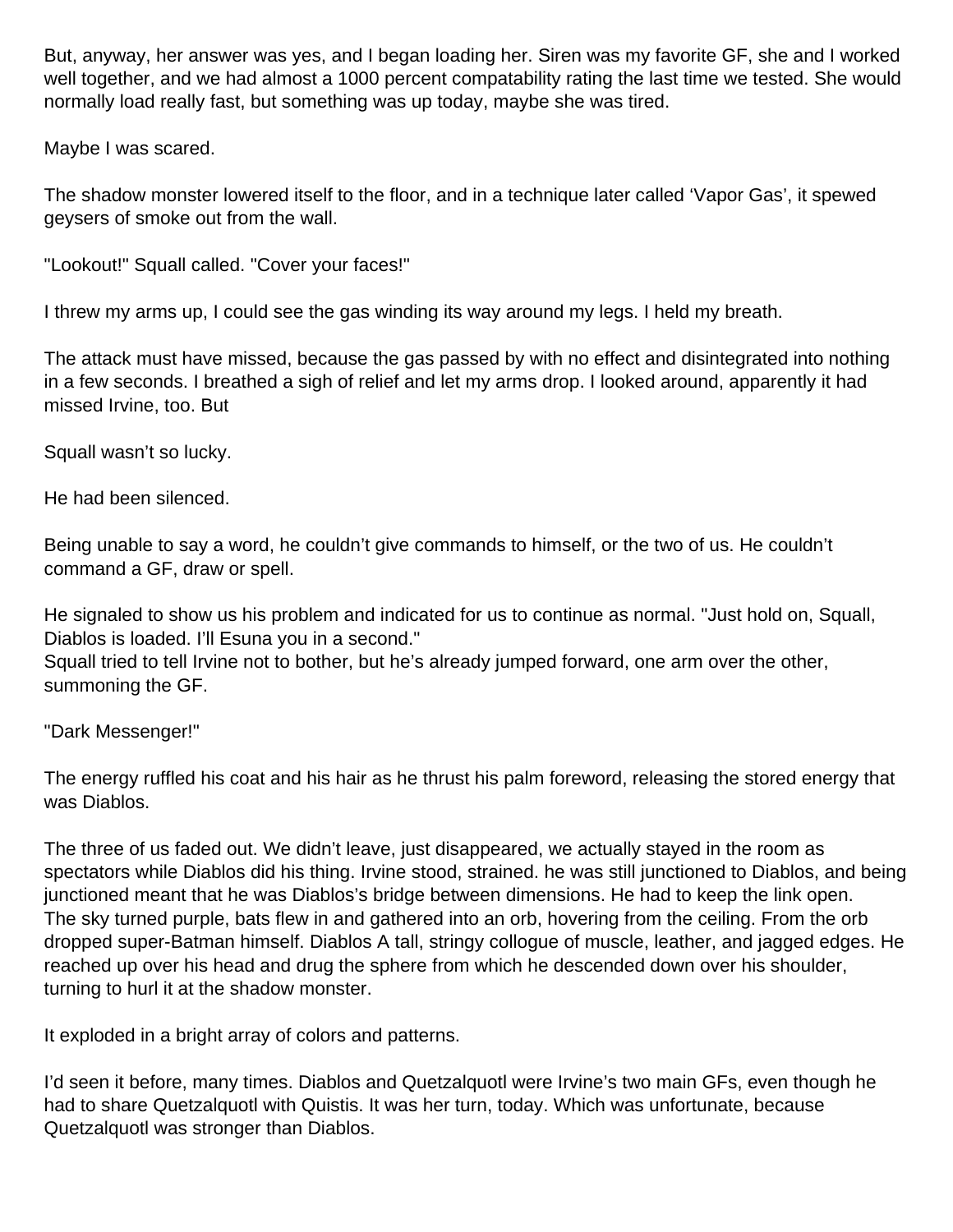The remains of Diablos's attack withered away, and we jumped back into the ring. Siren was ready. Her energy was ebbing. I jumped forward. Her song was ringing in my ears.

"Silent Voice!"

I struck a sharp pose, one leg up, my nunchaku straining. Siren was released. Squall, Irvine, and I faded out. This time it was my turn to keep the link open, good thing I have excellent balance.

Siren appeared on a rock above the ocean, her hair folded out in the form of wings… or her wings folded out in the form of hair. I can never quite figure out which way's which. But, anyway, she sat on the rock and played her harp. The music was not only hypnotic like her song, but also damaging, and when she was done, the monster would be left silenced.

I'd silence it for silencing one of my own.

At least, that is the way it's supposed to work.

Siren's silence missed, I think it was because the monster couldn't make any noise to begin with. It was a shadow. Siren retreated, and I was left up to my own energies again.

Squall was ready to attack, but he decided to wait. It wasn't advised for us to wait when it's our turn to attack. We were supposed to attempt damaging the enemy at all costs with whatever it took, but when attacking only meant ruining the wall, and wasting your time, it made sense to wait.

Irvine was gathering enough energy to cast Esuna magic on Squall to remove his silence. Squall tried to act as if it didn't matter, but by the way his eyes kept darting over, I suspected he was anxious. I was still recovering from Siren's withdrawal.

Then the shadow lurked down off the wall, it spread onto the floor, and stopped right under our feet. Chills again. What was it going to do to me? Was it going to hurt me? How far could it throw a munchkin?

The lamplight blew out.

That's when it happened. The monster rose up off the floor, it raced up my legs and grabbed me by the throat. It drug me down. Th room was pitch black. I didn't know it had me until my face hit the floor. I was down, but it kept pulling.

Or pushing, I couldn't see anything. I couldn't tell if the monster had reached up from the floor or arisen and was on top of me, all I know was that I was on the floor, and either something strong or something heavy was trying to flatten me down against it.

I prayed for the others to find me in the dark.

I heard Irvine cringing. Kind of a grunt-groaning kind of noise. Whatever this thing was, it had him, too. And, judging by an occasional breathless yelp, I guessed that it was hurting him as much as it was hurting me.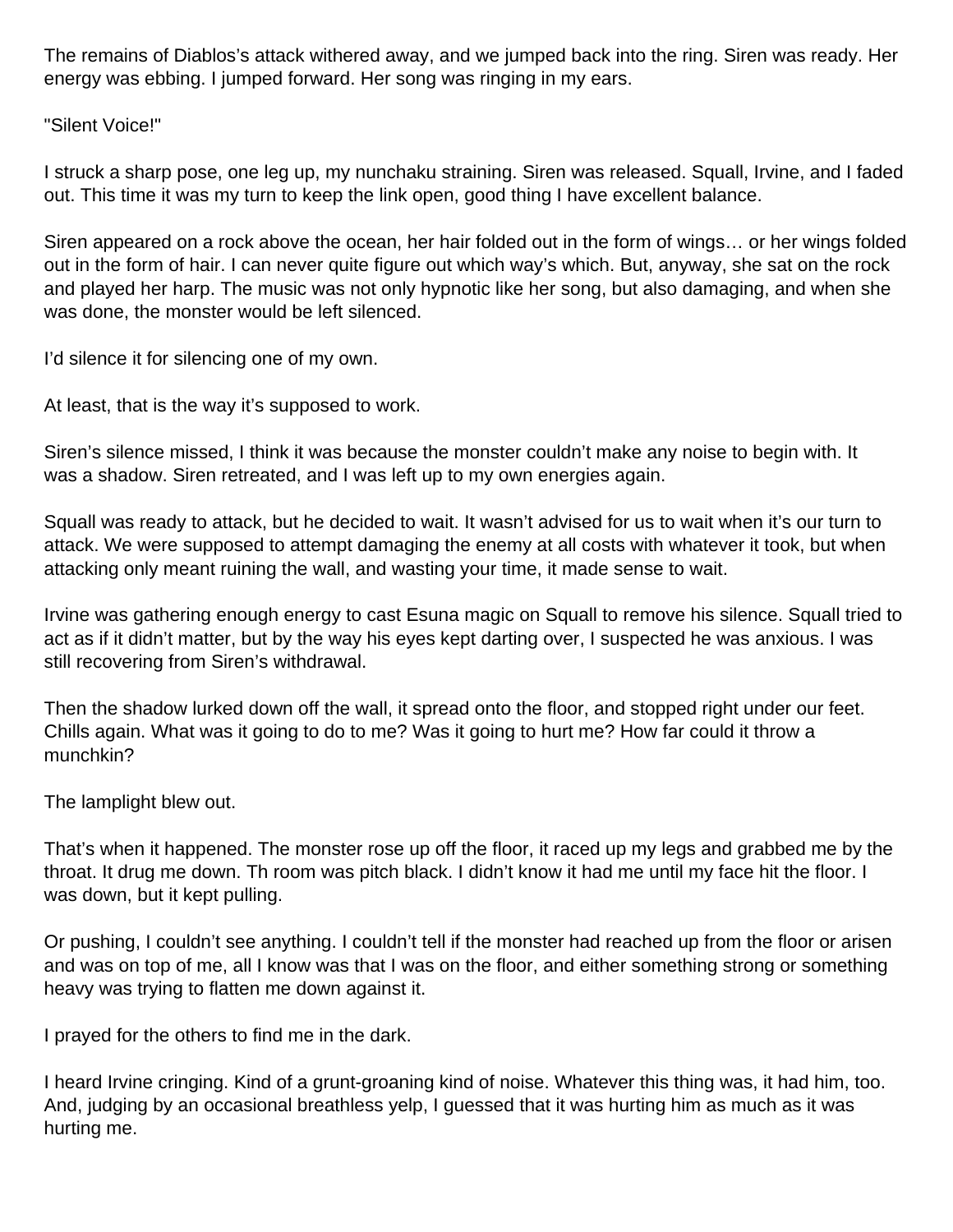I couldn't hear Squall, he was still silenced. It was a good thing. I would have shattered if I'd heard him cry out.

My ears confirmed the worst. The other two couldn't come rescue me. I was alone in my agony. And at that moment, the two of them no longer mattered. It was only me. Only my body in pain. Only my bones on the verge of breaking.

Only my every hope deserting me.

Me.

It was a white pain, a searing white pain that ate away from the inside. Everything inside or out that had a nerve attached to it was screaming to my brain:

Make it stop! PLEASE! Make it stop!

I wanted to scream. To let the pain out somehow. That was all I wanted. I would have given anything for two seconds of relief.

I'd have given everything for one.

I was sure I was dead. My eyes were shut so tight, I couldn't even see my life flash before them. It was the end. It would all be over soon.

Why not now?

'Let me die!' My subconscious cried. 'Why won't you just let me die? If I die, it will stop!'

But it didn't stop. It must have lasted an eternity, the wrenching, crushing, snapping, smashing grip of death in the hands of a curse.

Then I heard a voice, it must have been an angel calling me from heaven-

"Guys? Are you down here?"

Zell! It was Zell! Yes! I was here! Come and save me! Please!

"Squall? Irvine? Selphie?"

And that was Quistis! Quistis, Rinoa and Zell! They were calling my name! But they were far away, and I couldn't call back…

Fear, pain, and the monster wouldn't let me.

"This place gives me the creeps." It was Rinoa talking, she sounded like me. "It's so dark," Quistis was saying, "are you sure they're down here?"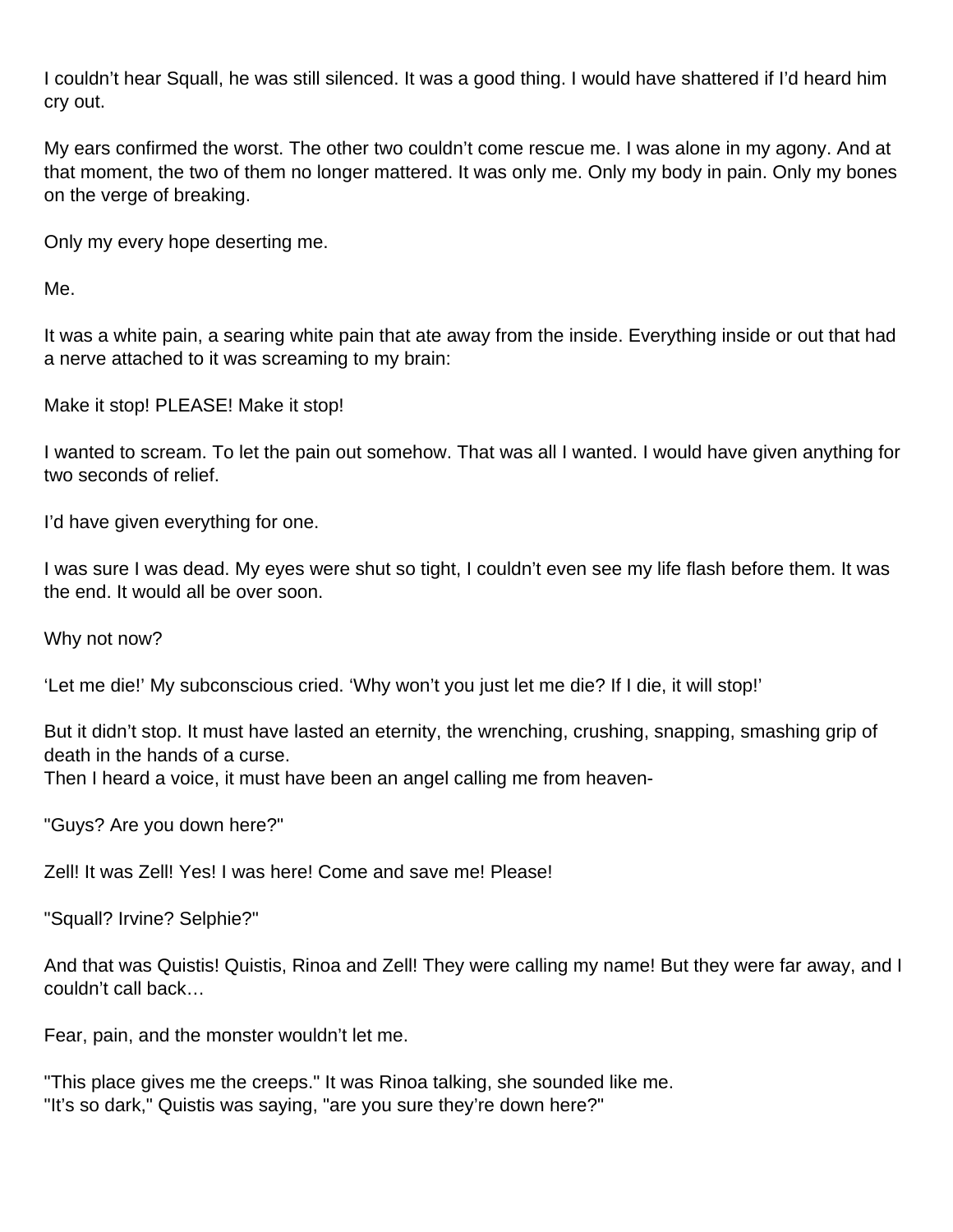"They are, unless they managed to jump off the elevator," Zell answered, "the cable snapped."

"Or they died." Rinoa mumbled.

No! We weren't dead! At least I wasn't, yet. I had to show them, give them some signal that we were back here. But my voice wouldn't come, like I was…

Silenced! I was silenced! The creature in the dark had cast silence on me while I was at its mercy.

That was when my last hope shattered and fell to pieces, weighing down my heart. No sound, no signal. I was a goner.

Then, from my right…

BANG

"Whoa!" The three in the dark at the end of the room jumped. Squall'd managed to pull the trigger on his gunblade, how, I don't know.

I guess he'd still clung to his last thread of hope.

"What was that?" Quistis asked.

"It came from over here." I heard Zell's footsteps echo through the darkness. "Hold on, I think I have a flashlight in my pocket. Or at least, I know I have a match."

The shadow creature was still squeezing. Too tight! I couldn't breathe! I couldn't tell, but I thought I was blacking out, when Zell flipped on his flashlight.

It'd stopped. The monster was gone from around me. Th dull pain was only the aftermath. There was no more of the searing whiteness. I took a deep breath and sighed.

The light had thrown the shadow man back on the wall. It was, after all, a cast shadow.

"There they are!"

The three heroes ran over. We were all taking deep, shallow breaths. Zell went down on one knee by my head.

I'd always liked Zell.

"Selphie! Are you okay?"

I couldn't speak, but I looked up from where I lay on my side. I can imagine how I looked. I had never, up until that point been so happy to see anyone.

"What happened?"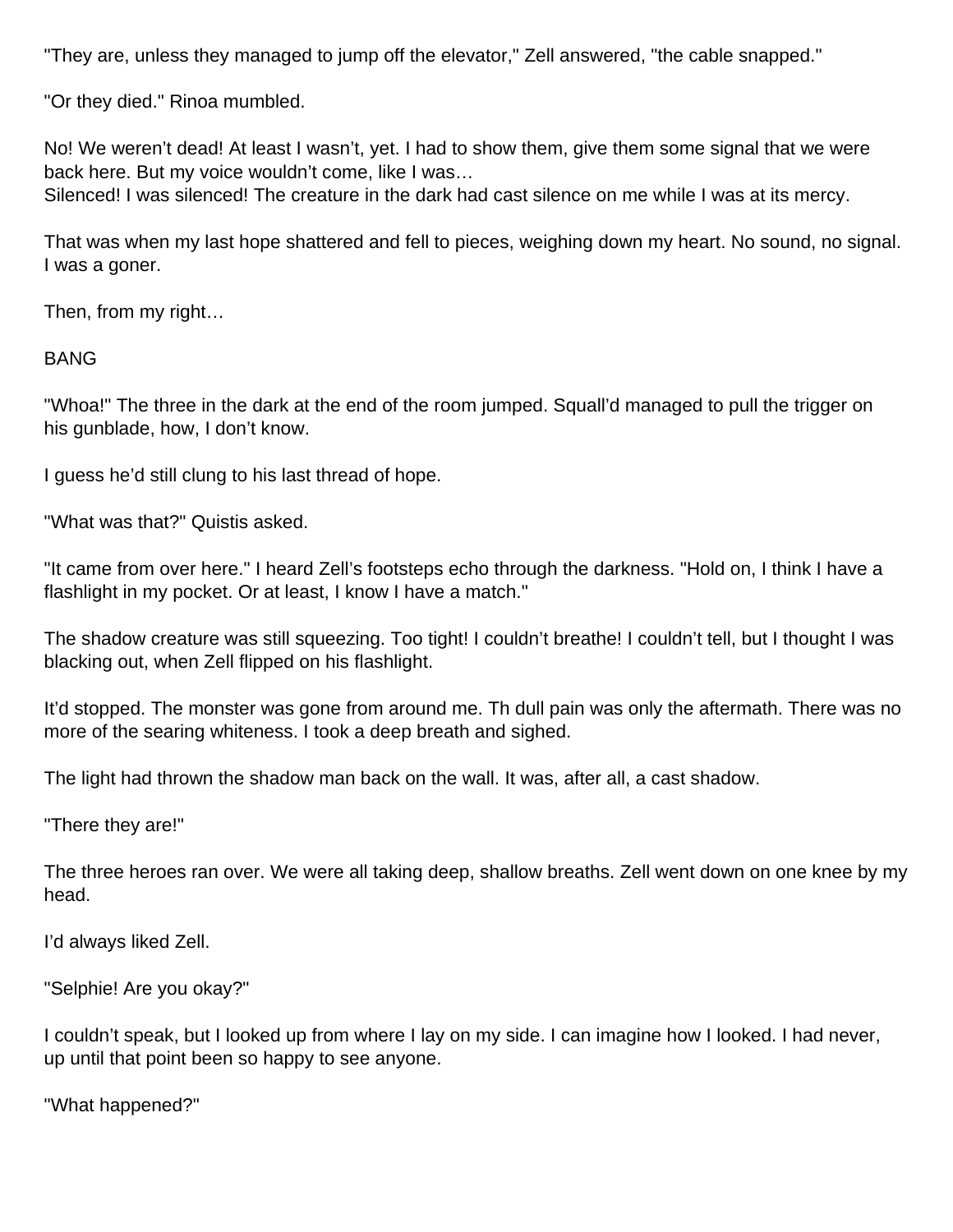I tried to tell him, but I was weak and mute. It must have had only a couple hit points left. He looked confused, and a little worried.

"Squall! Squall! Answer me!" I heard Rinoa plead.

"They've been silenced!" Quistis called from where Irvine was. I nodded weakly. "Give them a potion, and then a remedy."

Zell threaded his arm under my shoulders and tilted me up a little. I rested my head against him. I knew I was safe when he had me like that. He took out a small bottle and yanked out the cork with his teeth.

He offered it to me. "Drink this, I only have one, but it'll help a little bit." I downed it, gratefully. The potion did wonders! I must have gained back 200HP. I healed up nicely and sat up on my own.

"Now," he got out another bottle, "so you can tell us what's going on, have a remedy."

That felt good, too. The hot liquid burned the inside of my throat, and removed all abnormalities. I was able to speak again, and I had something in the back of my voice box that I just had to let out.

### "AHHHHHHHHHHHHHHHHHHHHHHHHHHHHHHHHHHHHHHHH!"

"AHHH!" Zell covered his ears.

"Ahh!" The other four jumped.

"Selphie! Geez!" Squall exclaimed. It was so good to hear his voice again. All eyes were on me.

"Sorry."

"So what happened?" Quistis asked.

"We were attacked." Squall said, glancing at the wall. "That is all you really need to know for now."

"What?"

"That," Squall pointed at the shadow monster, "is our opponent." The monster was standing perfectly still, as if it was just painted on.

"You mean the shadow?" Rinoa asked.

"That?" Zell laughed, skeptically. "That skunked half our attack force!?!"

"Hey," Irvine defended, "we weren't 'skunked'"

"What-ever!" Zell shot back.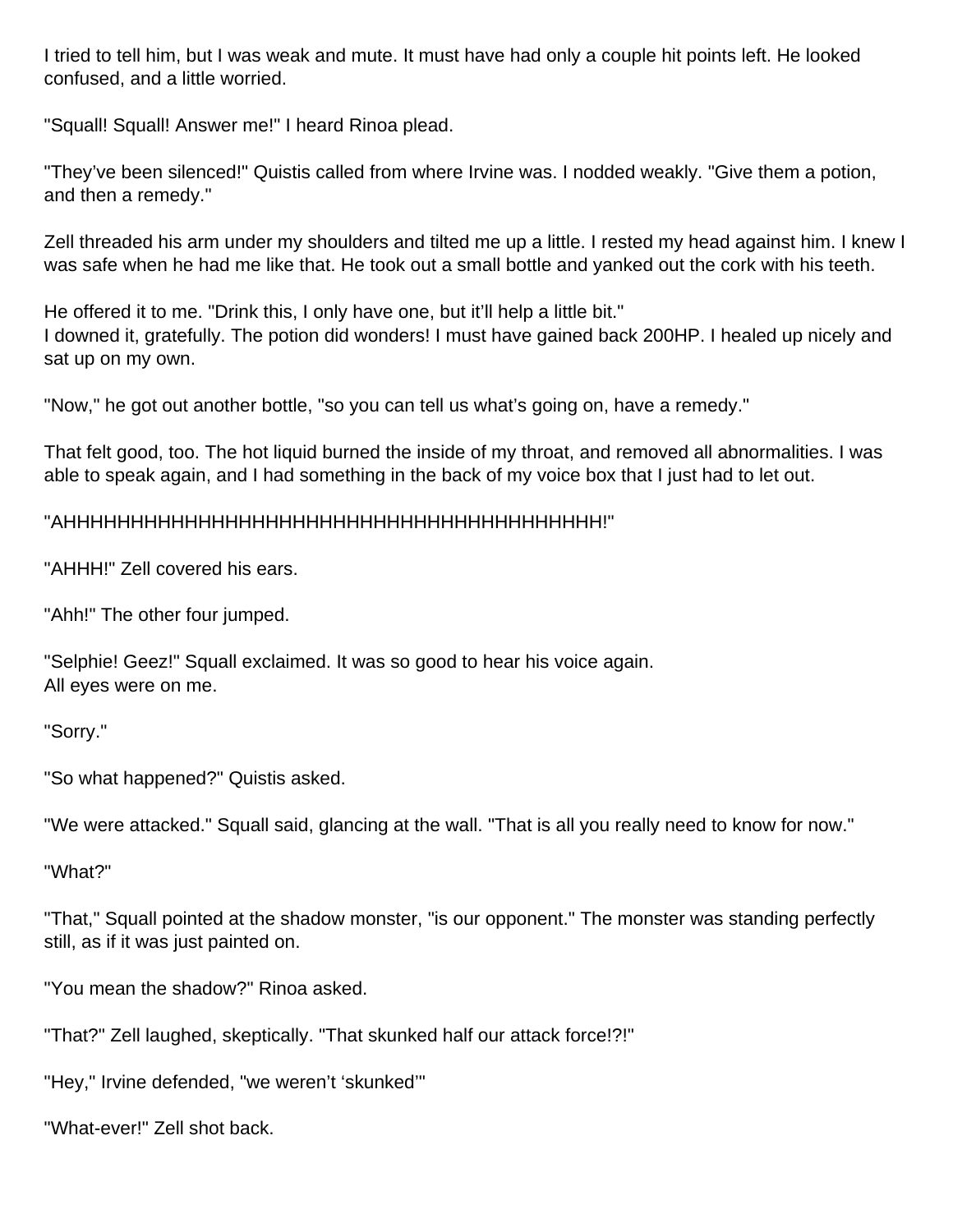"Would you all just shut up!?" Squall cried. He'd gotten to his feet, which was farther than the rest of us had gotten. "Quistis, Zell, Rinoa, you stand back. Irvine, Selphie and I have dealt with this thing before. We'll show you how it's done."

It was as if I'd been slapped in the face by and Armadodo. Face it again? Really? I didn't know if I could. As it was, then, I would be scared of my own shadow for a month!

I ran up and grabbed his arm. "Squall! You can't be serious!" He looked serious enough. I glanced to Irvine for support. He didn't look to keen on it either, but, knowing him, he wouldn't say anything.

"It's okay, Squall," Quistis said, unhooking me from his arm, "give us orders from the sidelines. You three have seen your share of action for today." Quistis, Zell and Rinoa stepped forward. I was surprised Squall'd let them, but very relieved.

"Alright, go on if you want, but you'll have one of us on your tail the whole time. Irvine, take Zell. Selphie watch Rinoa. I've got Quistis, make sure they don't make any stupid mistakes!"

I fanned out and came to stand behind Rinoa, as directed. She leaned back and asked. "What was it you were fighting again?"

"That." I said, pointing to the creature, it still didn't move.

"That?" She asked. "That shape? Can it even come up off the wall?"

"I don't think so."

"Then, how did it hurt you if it can't even get off the wall?"

"Trust me. It's good at hurting people." I said. "And it doesn't even have to get off the wall to hit you. You should have seen what it did to Irvine."

She made a face. "Ouch?"

"You betcha."

Quistis stood in the number one spot, Rinoa in number two, and Zell in number three. He was ready first. It looked like he was ready to run up and punch the wall, but I saw Irvine advise against it. Instead, Zell cast a Fira. The embers shot along the floor and lit up the wall.

The creature moved, and it was no small move, it shot its arm out along the floor, using all areas covered by the lamplight, which once again filled the room. The shadow-arm struck fast and took out their feet. Zell fell forward, and Irvine fell on top of him.

Zell turned to look up at him. "My luck, Squall put me with you! The monsters always go for you!"

Squall raised an eyebrow when he looked over. "The bigger they are, the harder they fall."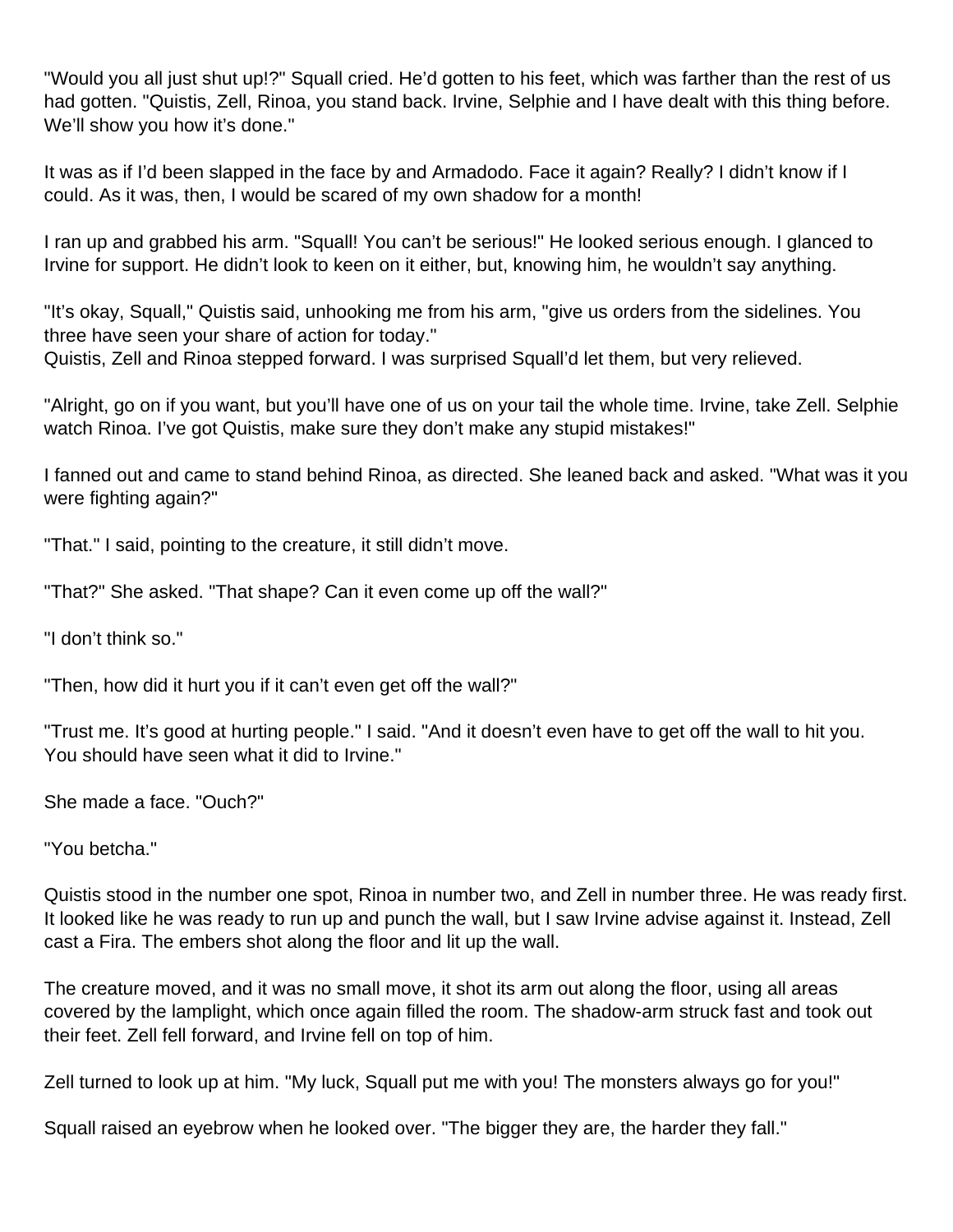"Would everyone stop ripping on me for being the biggest?!?"

I laughed. They never picked on me for being little.

Quistis's turn came. Squall gave her a little direction and she stood off. I guessed she was loading up Quetzalquotl. That would be good. Quetzalquotl could whip it bad!

My kind of GF.

No offense, Siren.

Rinoa was getting ready. I leaned forward. "Don't even think about a physical attack, that would be a waste. What GF do you have junctioned?"

"Leviathan and the Brothers." She answered.

"Hmmm." I thought a second.

"The Brothers wouldn't do any good." She offered. "They are a physical GF."

"Good point." I said. "Let Leviathan take it, then."

"Right."

Then Quistis's voice rang out. "Thunder Storm!"

Quetzalquotl was loaded. Quistis jumped forward and released him from her body. He was a fearsome sight, but not with long teeth and claws and stuff. As a matter of fact, Quetzalquotl had no mouth, he was a bird spirit without a face and without legs. We faded away, all six of us, and watched Quetzalquotl work.

He was the spirit governing lightning, so naturally, his element was electricity. A great disk of it gathered at his beakpoint. The disk was then sent down upon the shadow as lightning bolts and a backup column of thunder exploded in a violent flash of sparks.

We jumped back into physical existence. It was Zell's turn again. He apparently began loading a GF. Ifrit, I guessed. Zell was best with Ifrit.

"I'm set." Rinoa said.

"Go get 'em."

"Tsunami!" She summoned Leviathan and faded out.

The snake-like guardian of water slithered out to attack the creature. At the hands of all these Guardian Forces, it seemed like the shadow monster didn't stand a chance! The waterfall caused by Leviathan crashed up against the wall, breaking apart the plaster and revealing the wood underneath. Th monster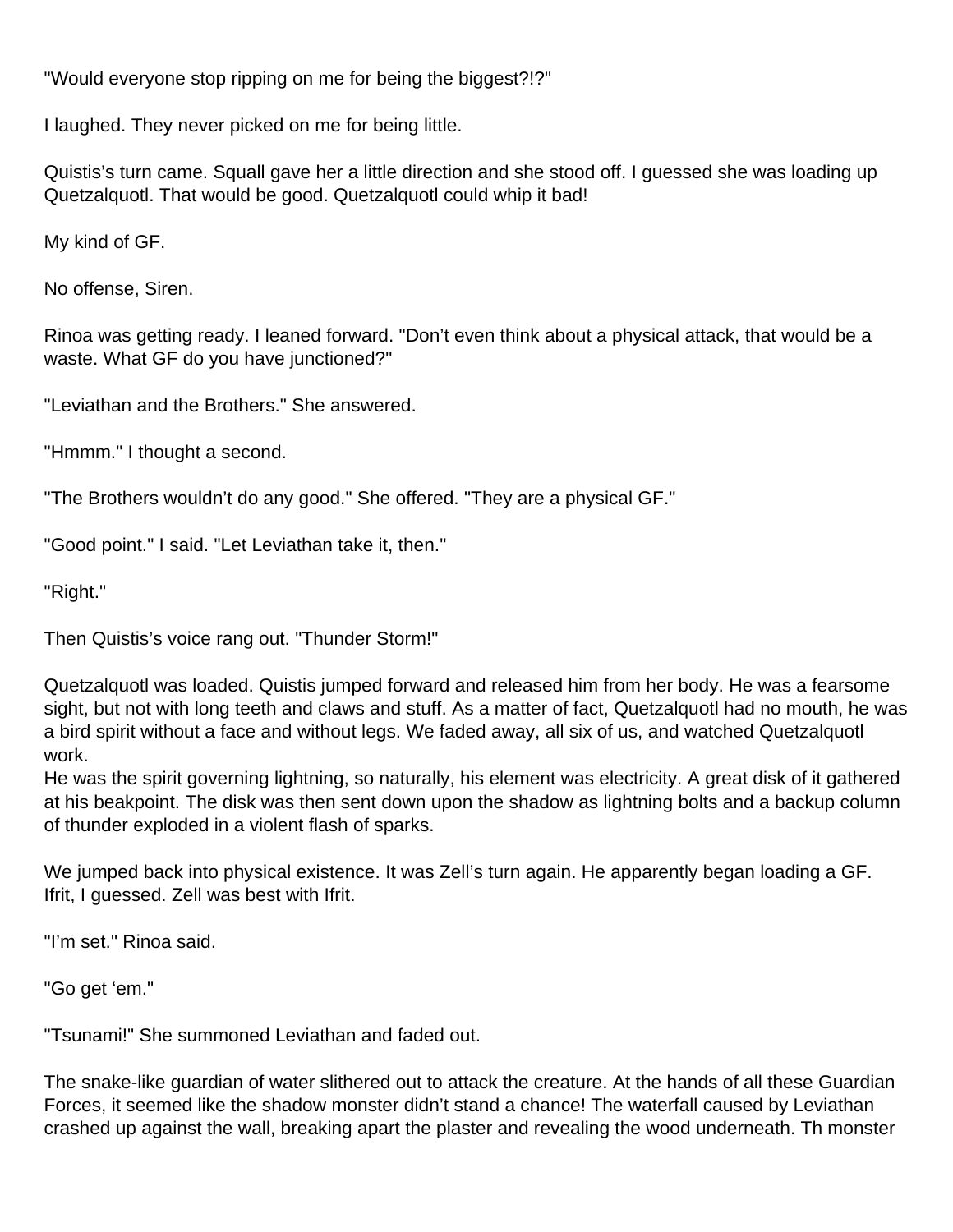avoided the broken spot and continued thrashing.

"That thing gives me the creeps." Rinoa whispered.

"Me too."

We were no where near the walls, Squall had made sure of that, and the creature couldn't reach off with the light on.

My theory was that it could pop off the wall when the lights went out. I came up with that all by myself! I thought of it when I saw the shadow back on the wall after Zell's flashlight went on.

But, anyway, the creature reached out its leg and heeled Zell's shadow in the stomach. He toppled over, suddenly. It was weird, because nothing had hit him, actually, but I knew what had happened.

"Zell!" Quistis exclaimed.

"What happened!?!" Rinoa demanded.

"Ug!" Zell had wrapped his arms around his stomach.

"It's a dog-eat-dog battle." Squall said.

"More like a shadow-eat-shadow." Irvine added, smugly. He reached down and helped Zell back up.

"Oh!" Zell exclaimed. "It felt like I'd been socked in the gut!"

"Ya were." I said. "Or at least your shadow was."

"You mean the creature only hits shadows?" Quistis asked, turning around.

"Yes." Squall answered. "Quistis! Keep your eye on the enemy!"

"It's almost like, " Rinoa started, "like we're the shadows."

"We are fighting on a different plane." Squall said.

"But then, how do we-" Zell began, then interrupted himself. "Hold that thought, Ifrit's up."

"Hell Fire!"

He released Ifrit, the Demon of fire, out on our opponent. He was a tall, muscular, red, orange, and yellow lion with horns and teeth. he was human-like. He stood upright at least. While he was performing, we faded back. Zell's voice came to us like and echo.

A strained, strangled echo.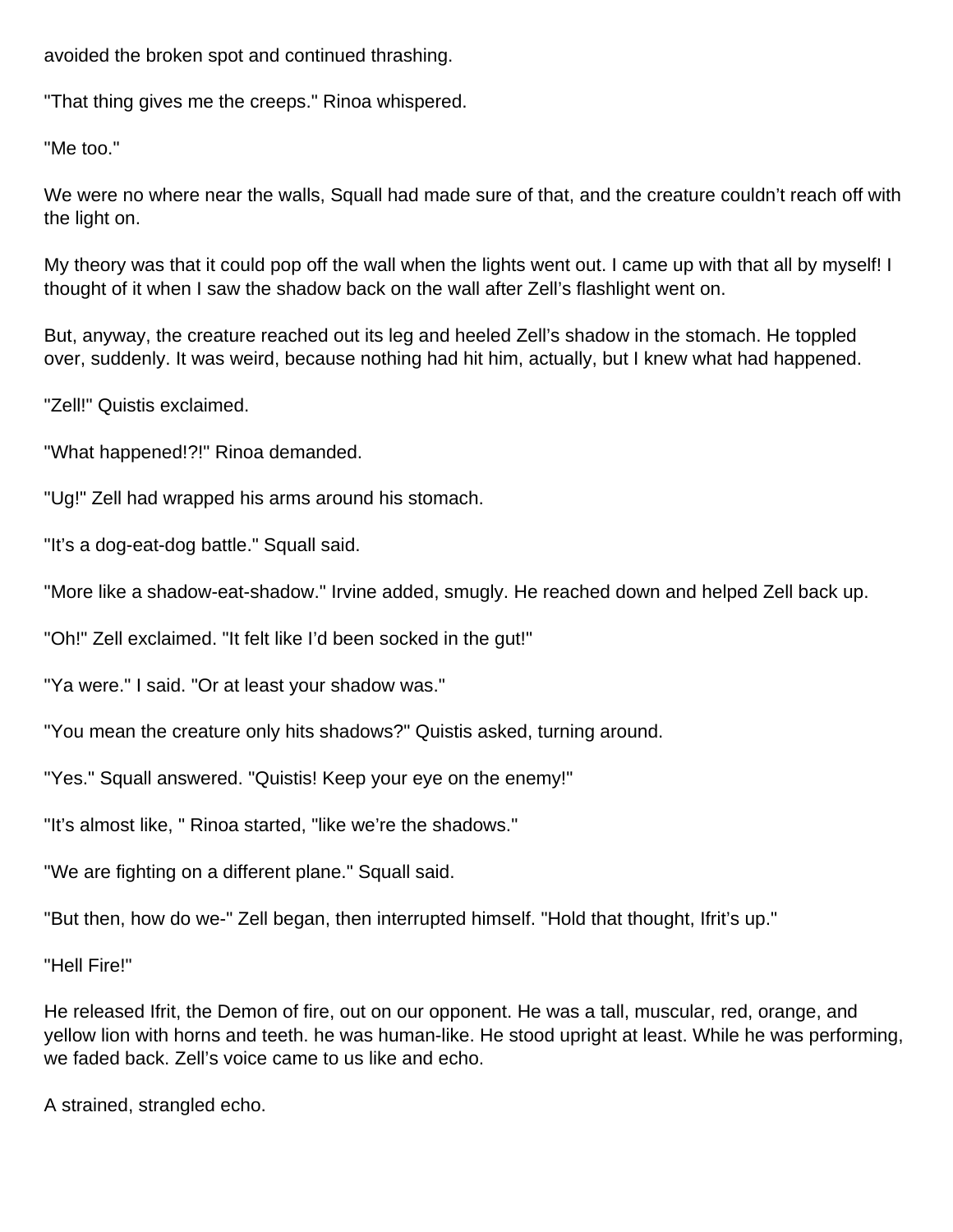"H-How to we…beat this thing?"

Thing-ing-ing-ing

"We will have to find a weakness." Squall answered.

Eakness-ess-ess

Ifrit had finished, and retreated through Zell, leaving us all venerable again.

"What can a shadow be weak to?" I asked.

"Well," Quistis began, "grass-element monsters are weak to fire elements, because fire burns grass…"

"Yeah, so?" Squall asked.

"We need to find something that naturally defeats it."

Rinoa took a turn, and started re-loading Leviathan while Irvine spoke. "So, like, what naturally gets rid of a shadow?"

"We could turn out the lights." Zell suggested.

"NO!!" Squall, Irvine and I shot back, sharply.

"Geez! Fine!"

"You don't want to do that." I said.

Irvine rolled his eyes. "Ta-rust us!"

"Okay, "Quistis said, "what else is required to make a shadow besides light?"

"A solid form to block the light from hitting the wall." Squall said, then shrugged. "But, we are already down one of those."

"So," Rinoa looked over, "what you are saying is, that there is no way to beat this thing?"

"I'm afraid so."

"That can't be," I insisted," we can't just give up, there must be something we're missing."

No one listened to me again. I guess I say so many un-important things, that when I say something that IS important, they don't notice.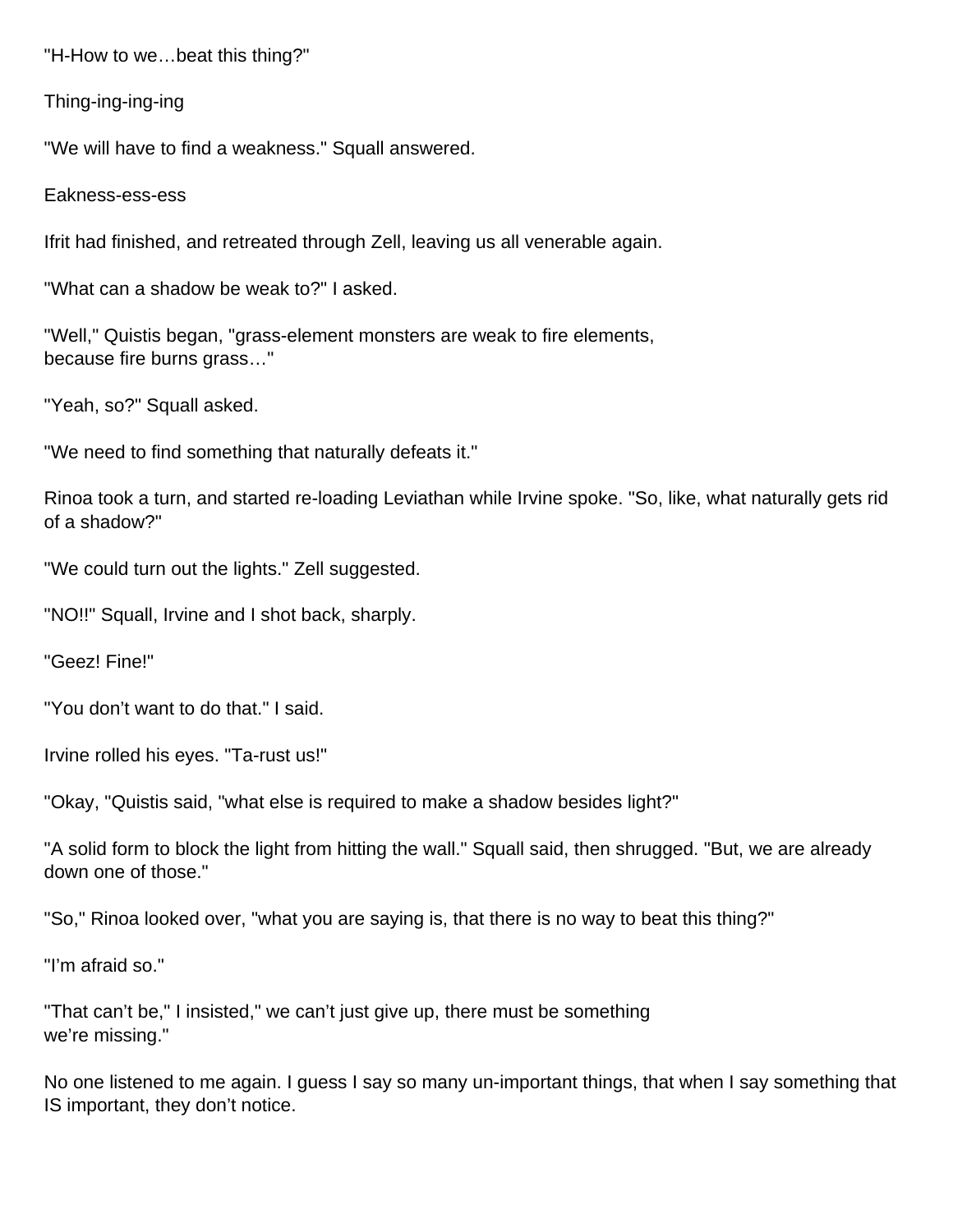The monster scrunched down on the floor and used both shadow arms to pound Rinoa hard. The attack hit Leviathan instead, since Leviathan was still loading. his hit points dwindled. It was a very powerful attack, which ended up knocking the GF out.

"Oh!" Rinoa doubled back. "It killed Leviathan!"

Of coarse, Leviathan wasn't dead, just fainted. We use the term 'dead' and all the other words that fit into that category, a little loosely.

"Oooooh!" Quistis looked over to us. "Good thing you were loading a GF, or else you'd have been KOed, Rinoa."

"I know," she sighed, "but now, I only have the Brothers."

The monster got back up on the far wall, avoiding the hole again. I don't know why I kept noticing the hole, and how the monster dodged it. Then it hit me! The wall! No, the wall didn't hit me, but I realized what was left out!

To make a shadow, you need light, something to block the light, and…

A solid surface for the remaining light to hit.

"Guys! I got it!"

"What?" I got every one's attention at least.

"Against the wall!"

"What!?!?!" Squall looked at me strangely. Rinoa began loading the Brothers.

Zell jumped up yelling 'Thundaga' and cast a spell. "What are you talking about?"

"We have to destroy the wall, so that the shadow will have nowhere to stand."

"I think I get it." Irvine offered.

I don't think he really got it, but what the hey? It made me feel better.

"Everyone!" I called. "We are going to run and break through the wall."

They all exchanged glances, but I guess they trusted me, because they all got into starting positions.

"On your marks, get set…" I readied my self, "and Go!"

We all took off. I ran and as hard as I could and slammed my shoulder against the plaster. A couple chips fell. Rinoa crashed in front of me, and Squall crashed behind.

I fell off. The wall was caving, but not broken through. When the others backed off, I noticed that I had hit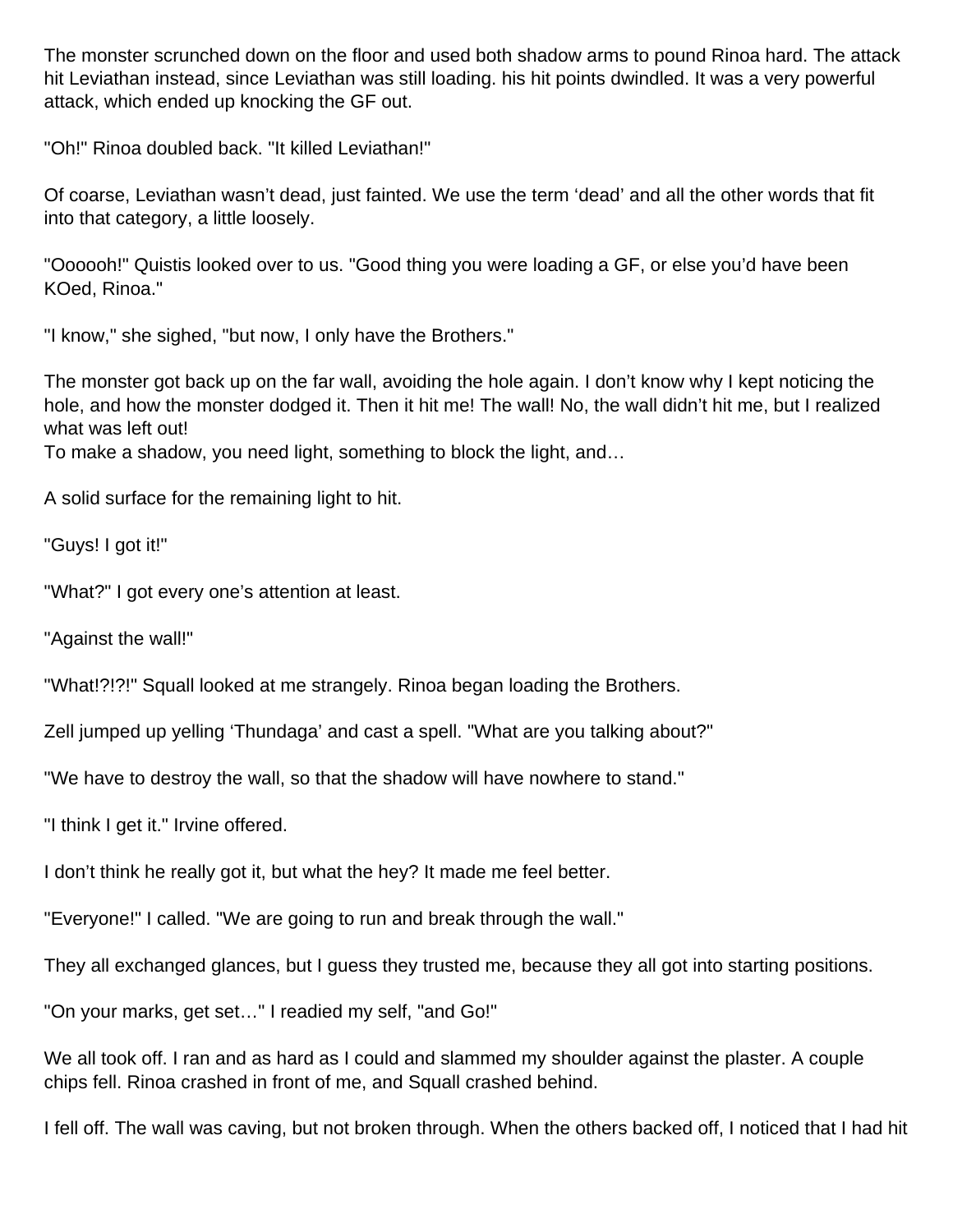right at the creature's shoulder. It made me sick. The monster thrashed, and tried to avoid the cracks on its way toward the corner wall.

"Again!" I cried. We ran and hit another time. Squall and Irvine broke through. They were stronger, and had a little more weight to throw around.

"Again!"

Those of us remaining backed up and tried again. Zell was through, judging by the 'oof!' I supposed that he'd landed on someone. Most likely Irvine, he was over there.

Quistis, Rinoa and I tried again. The monster was getting closer to the other wall. We had to bring it down before it could bridge over.

'This will be the last time.' I told myself. We ran. CRASH! The wall gave way. I landed on Squall. Quistis was next to him, and in a second's time, Rinoa was with us, too.

I noticed the enemy creeping over the ground toward the darkness in the next room. The room where we lay was completely black, and I could see it coming towards us. "Rinoa! Now!"

"Jus-second!" She jumped to her feet.

"Brotherly Love!"

We faded out as the ground where the shadow was lurking was dislodged and hurled into the air. Underneath, the one responsible stood, a tall burly ox-being. Sacred. He and his big brother Minnataur worked together to attack. I grinned as I watched.

This part was my favorite. The small one, which is actually the bigger one threw the larger one in the air.

That was a little confusing, let me try again. The older/smaller one threw the younger/larger into the air.

Better? Good.

Sacred flew through the air and smashed head on into that flying chunk of rock.

It broke to pieces and came crashing down in front of us.

Among the broken pieces, were the remains of our opponent.

The shadow had not broken apart, it was unable to. It, instead, was confined to an itty-bitty hunk of floor, just big enough to fit in the palm of your hand.

We came back to the solid world again. Squall went over and picked up the stone. "Let's take this back up to the bridge."

"And put it under a strobe-light" Quistis said, exhausted.